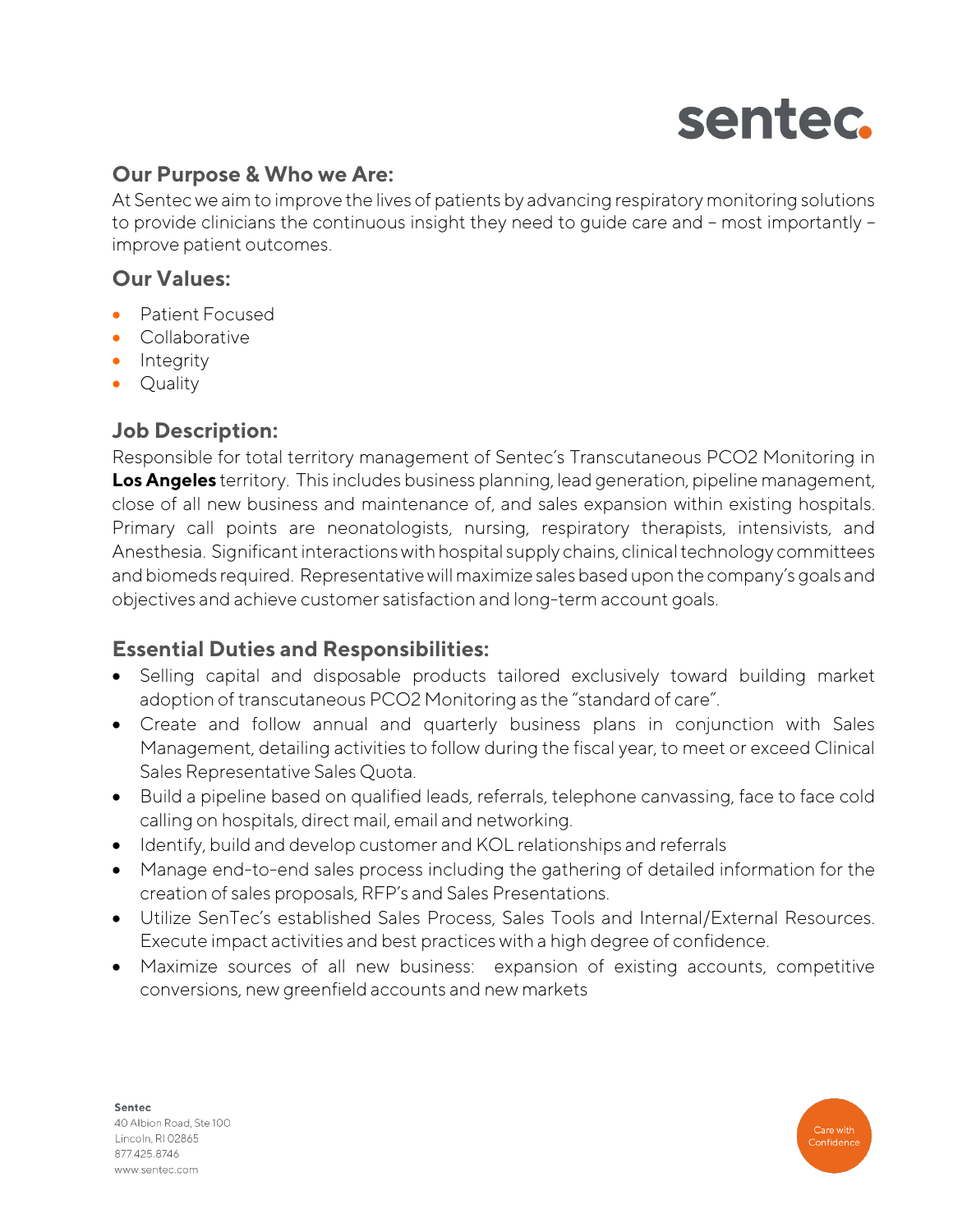

- Seek out and establish new business in multiple hospital departments to include Pediatrics (NICU), ICU, Sleep Lab and other departments such as pulmonology, anesthesia and ER as directed.
- Provide in-service education, training and technical support to customers
- Maintain and update pipeline and accurate records of all sales and prospecting activities using the Customer Relationship Management (CRM) System.
- Adhere to all company policies, procedures and business ethics codes
- Demonstrate ability to interact and cooperate with all company employees
- Educate, cultivate and grow the clinical need for SenTec products industry wide.
- Provide timely and thoughtful feedback through company reports on market conditions, issues and opportunities.
- Manage assigned demo and consumable inventory
- Conduct business within budget guidelines for expenses; submit expenses on a weekly basis.
- Maintain vendor qualifications and credentialing
- Support of industry trade shows
- Demonstrated sales success using "concept selling" process with potential for upward mobility.
- Prior experience with primary call points and supply chain management a plus
- A track record of sales success
- Strong leadership and motivation skills.
- Strong presentation, interpersonal communication, written and verbal skills.
- Ability to negotiate, implement and monitor contractual agreements.

# **Qualifications/ Education:**

- Bachelor of Science Degree, Respiratory Therapy or Bachelor of Arts in Business, Management or Marketing or equivalent degree and/or experience.
- medical device sales experience required.
- Demonstrated sales success using "concept selling" process with potential for upward mobility.
- Ability to work in a fast paced, high demand, entrepreneurial start-up environment
- Demonstrated ability to manage partnerships with distributors,  $3<sup>rd</sup>$  Parties, OEM representatives and counterparts.
- Ability to develop accurate forecasts and execute tactical sales plans.

# **Preferred skills:**

Sentec 40 Albion Road, Ste 100 Lincoln, RI 02865 877.425.8746 www.sentec.com